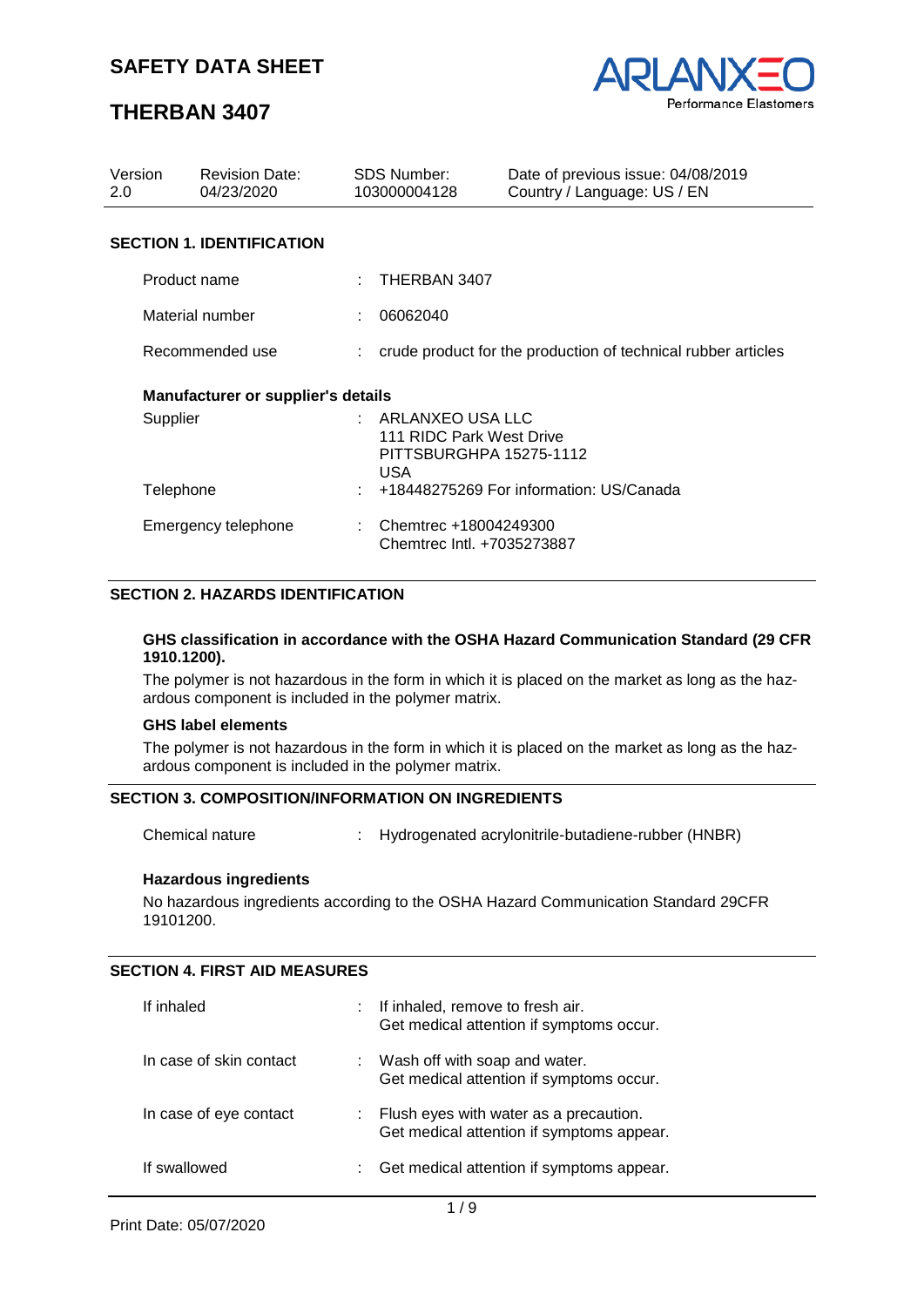

# **THERBAN 3407**

| Version<br>2.0 |                                                                                 | <b>Revision Date:</b><br>04/23/2020                         |           | SDS Number:<br>103000004128                                                                                                                                               | Date of previous issue: 04/08/2019<br>Country / Language: US / EN                                                                                                              |  |
|----------------|---------------------------------------------------------------------------------|-------------------------------------------------------------|-----------|---------------------------------------------------------------------------------------------------------------------------------------------------------------------------|--------------------------------------------------------------------------------------------------------------------------------------------------------------------------------|--|
|                |                                                                                 | Most important symptoms and effects, both acute and delayed |           |                                                                                                                                                                           |                                                                                                                                                                                |  |
|                |                                                                                 | Symptoms                                                    |           | Skin: Reddening, burning, and possible permanent damage.                                                                                                                  |                                                                                                                                                                                |  |
|                | <b>Effects</b>                                                                  |                                                             |           |                                                                                                                                                                           | Contact with hot material causes thermal skin burns.                                                                                                                           |  |
|                |                                                                                 | Protection of first-aiders                                  |           | No action shall be taken involving any personal risk or without<br>suitable training.                                                                                     |                                                                                                                                                                                |  |
|                |                                                                                 | <b>SECTION 5. FIRE-FIGHTING MEASURES</b>                    |           |                                                                                                                                                                           |                                                                                                                                                                                |  |
|                |                                                                                 | Suitable extinguishing media                                |           | Water spray<br>Foam<br>Dry chemical<br>Carbon dioxide (CO2)                                                                                                               | Use extinguishing measures that are appropriate to local cir-<br>cumstances and the surrounding environment.                                                                   |  |
|                | Unsuitable extinguishing<br>media<br>Specific hazards during fire<br>fighting   |                                                             |           | None known.                                                                                                                                                               |                                                                                                                                                                                |  |
|                |                                                                                 |                                                             |           | ing or thermal decomposition.                                                                                                                                             | Toxic and irritating gases/fumes may be given off during burn-                                                                                                                 |  |
|                | Hazardous combustion prod-<br>ucts                                              |                                                             | $\cdot$ : | Carbon dioxide (CO2)<br>Carbon monoxide<br>Nitrogen oxides (NOx)                                                                                                          |                                                                                                                                                                                |  |
|                | Further information<br>Special protective equipment :<br>for fire-fighters      |                                                             |           | suitable training.                                                                                                                                                        | Promptly isolate the scene by removing all persons from the<br>vicinity of the incident if there is a fire.<br>No action shall be taken involving any personal risk or without |  |
|                |                                                                                 |                                                             |           | Fire-fighters should wear appropriate protective equipment<br>and self-contained breathing apparatus (SCBA) with a full<br>face-piece operated in positive pressure mode. |                                                                                                                                                                                |  |
|                |                                                                                 | <b>SECTION 6. ACCIDENTAL RELEASE MEASURES</b>               |           |                                                                                                                                                                           |                                                                                                                                                                                |  |
|                | Personal precautions, protec- :<br>tive equipment and emer-<br>dency procedures |                                                             |           | suitable training.                                                                                                                                                        | No action shall be taken involving any personal risk or without<br>Put on appropriate personal protection equipment                                                            |  |

| $\frac{1}{2}$<br>gency procedures                        |    | <u>ounapio numiniu.</u><br>Put on appropriate personal protection equipment.<br>Do not touch or walk through spilled material.<br>Evacuate personnel to safe areas.<br>Keep unnecessary and unprotected personnel from entering. |
|----------------------------------------------------------|----|----------------------------------------------------------------------------------------------------------------------------------------------------------------------------------------------------------------------------------|
| Environmental precautions                                | ÷. | Avoid dispersal of spilled material and runoff and contact with<br>soil, waterways, drains and sewers.                                                                                                                           |
| Methods and materials for<br>containment and cleaning up |    | Move containers from spill area.<br>Vacuum or sweep up material and place in a designated, la-<br>beled waste container.                                                                                                         |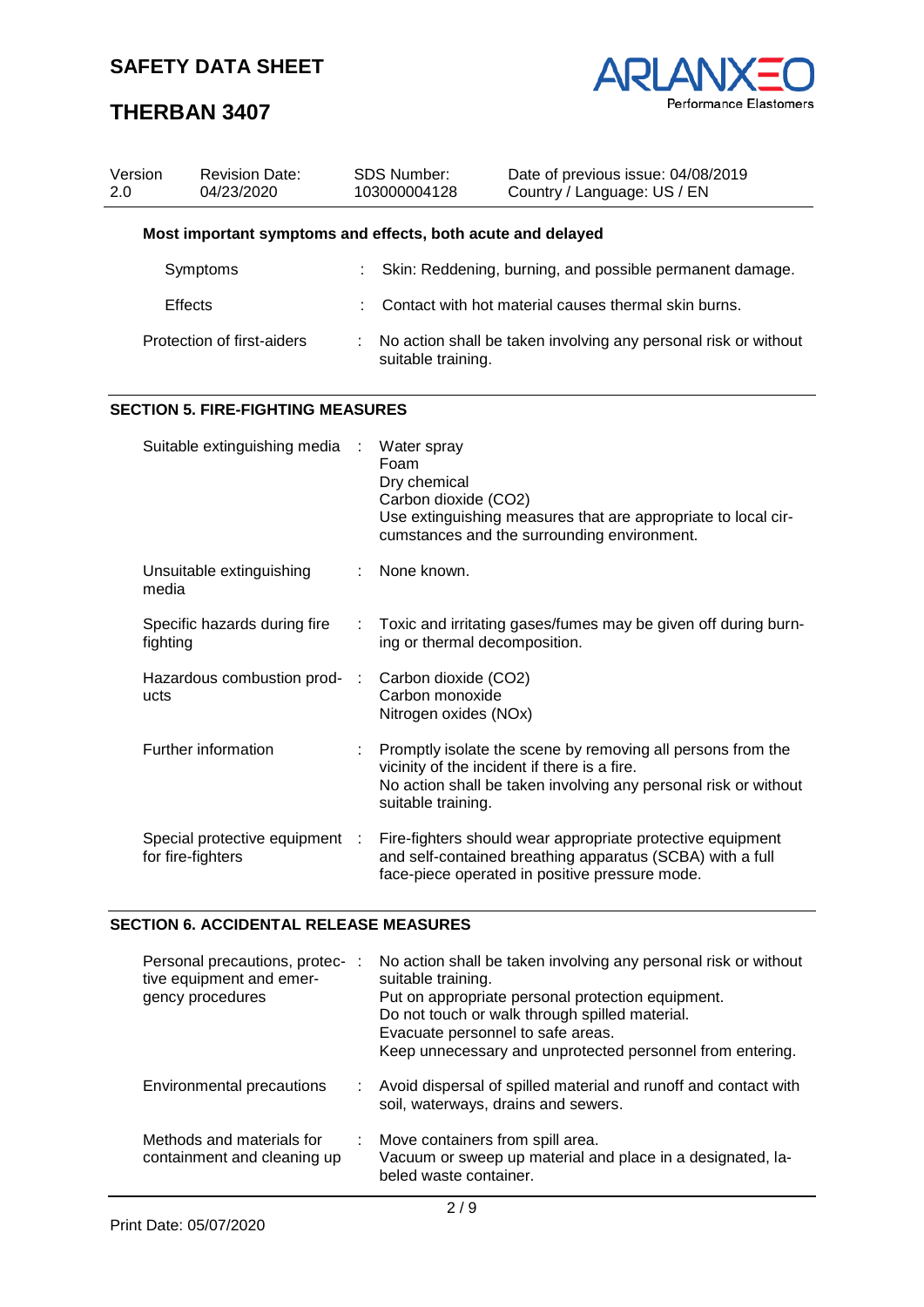# **THERBAN 3407**



| Version<br>2.0              | <b>Revision Date:</b><br>04/23/2020    | <b>SDS Number:</b><br>103000004128          | Date of previous issue: 04/08/2019<br>Country / Language: US / EN                                                                                                                                                                                                                                                                                                                                                                                                                       |
|-----------------------------|----------------------------------------|---------------------------------------------|-----------------------------------------------------------------------------------------------------------------------------------------------------------------------------------------------------------------------------------------------------------------------------------------------------------------------------------------------------------------------------------------------------------------------------------------------------------------------------------------|
|                             |                                        |                                             | Dispose of wastes in an approved waste disposal facility.<br>Do not allow spilled material or wash water to enter sewers,<br>surface waters, or groundwater systems.                                                                                                                                                                                                                                                                                                                    |
|                             | <b>SECTION 7. HANDLING AND STORAGE</b> |                                             |                                                                                                                                                                                                                                                                                                                                                                                                                                                                                         |
|                             | Advice on safe handling                | fore entering eating areas.<br>and smoking. | Remove contaminated clothing and protective equipment be-<br>Workers should wash hands and face before eating, drinking<br>Put on appropriate personal protection equipment.<br>Eating, drinking and smoking should be prohibited in areas<br>where this material is handled, stored and processed.                                                                                                                                                                                     |
| Conditions for safe storage |                                        | tion.                                       | Store in accordance with local regulations.<br>Store in original container protected from direct sunlight in a<br>dry, cool and well-ventilated area, away from incompatible<br>materials (see Section 10) and food and drink.<br>Keep container closed when not in use.<br>Containers that have been opened must be carefully resealed<br>and kept upright to prevent leakage.<br>Do not store in unlabeled containers.<br>Use appropriate container to avoid environmental contamina- |
| perature                    | Recommended storage tem-               | $<$ 95 °F ( $<$ 35 °C)                      |                                                                                                                                                                                                                                                                                                                                                                                                                                                                                         |

#### **SECTION 8. EXPOSURE CONTROLS/PERSONAL PROTECTION**

## **Ingredients with workplace control parameters**

Contains no substances with occupational exposure limit values.

| <b>Engineering measures</b>   | Good general ventilation should be sufficient to control work-<br>er exposure to airborne contaminants.                                                                |  |
|-------------------------------|------------------------------------------------------------------------------------------------------------------------------------------------------------------------|--|
| Personal protective equipment |                                                                                                                                                                        |  |
| Respiratory protection        | : Respirator selection must be based on known or anticipated<br>exposure levels, the hazards of the product and the safe<br>working limits of the selected respirator. |  |
| Hand protection               |                                                                                                                                                                        |  |
| Remarks                       | Wear suitable gloves.                                                                                                                                                  |  |
| Eye protection                | Safety glasses with side-shields                                                                                                                                       |  |
| Skin and body protection      | Wear suitable protective clothing.                                                                                                                                     |  |
| Hygiene measures              | Wash hands, forearms and face thoroughly after handling<br>chemical products, before eating, smoking and using the                                                     |  |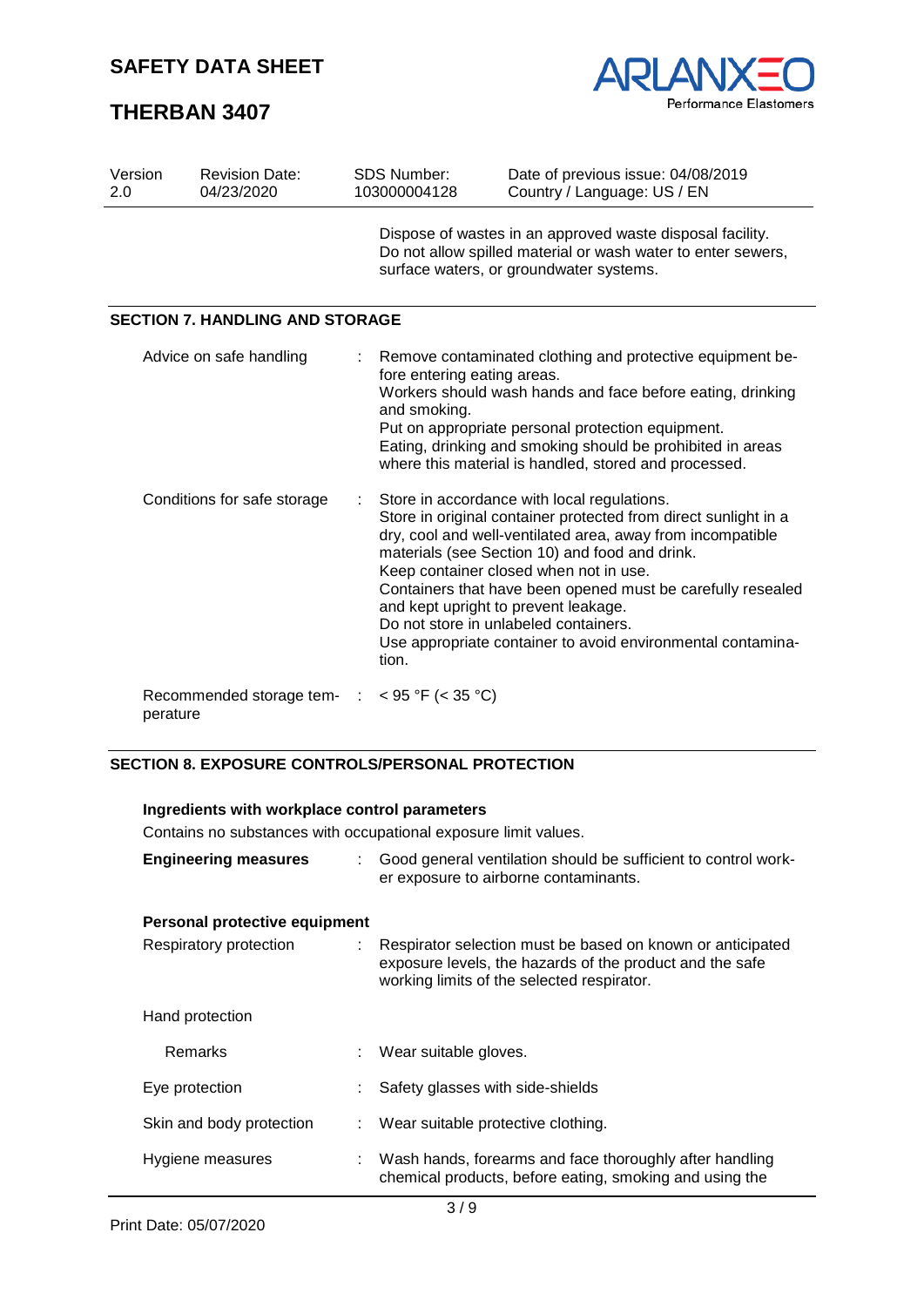Revision Date: 04/23/2020

SDS Number: 103000004128

# Performance Elastomers

Date of previous issue: 04/08/2019 Country / Language: US / EN

# **THERBAN 3407**

Version 2.0

|                                                     |   | lavatory and at the end of the working period.<br>Ensure that eyewash stations and safety showers are close<br>to the workstation location. |
|-----------------------------------------------------|---|---------------------------------------------------------------------------------------------------------------------------------------------|
| <b>SECTION 9. PHYSICAL AND CHEMICAL PROPERTIES</b>  |   |                                                                                                                                             |
| Physical state                                      | ÷ | solid                                                                                                                                       |
| Appearance                                          |   | rubber bales                                                                                                                                |
| Color                                               | ÷ | light brown                                                                                                                                 |
| Odor                                                |   | slight                                                                                                                                      |
| <b>Odor Threshold</b>                               | ÷ | No data available                                                                                                                           |
| pH                                                  |   | No data available                                                                                                                           |
| Melting point/freezing point                        | ÷ | No data available                                                                                                                           |
| Boiling point/boiling range                         | ÷ | No data available                                                                                                                           |
| Flash point                                         |   | No data available                                                                                                                           |
| Evaporation rate                                    |   | No data available                                                                                                                           |
| Flammability (solid, gas)                           | ÷ | No data available                                                                                                                           |
| Upper explosion limit / Upper<br>flammability limit | ÷ | No data available                                                                                                                           |
| Lower explosion limit                               | ÷ | No data available                                                                                                                           |
| Vapor pressure                                      |   | No data available                                                                                                                           |
| Relative vapor density                              |   | No data available                                                                                                                           |
| Relative density                                    |   | No data available                                                                                                                           |
| Density                                             |   | No data available                                                                                                                           |
| Solubility(ies)                                     |   | No data available                                                                                                                           |
| Partition coefficient: n-<br>octanol/water          | ÷ | No data available                                                                                                                           |
| Ignition temperature                                |   | $> 572$ °F ( $> 300$ °C)                                                                                                                    |
| Decomposition temperature                           | ÷ | $> 572$ °F ( $> 300$ °C)                                                                                                                    |
| Viscosity                                           | ÷ | No data available<br>4/9                                                                                                                    |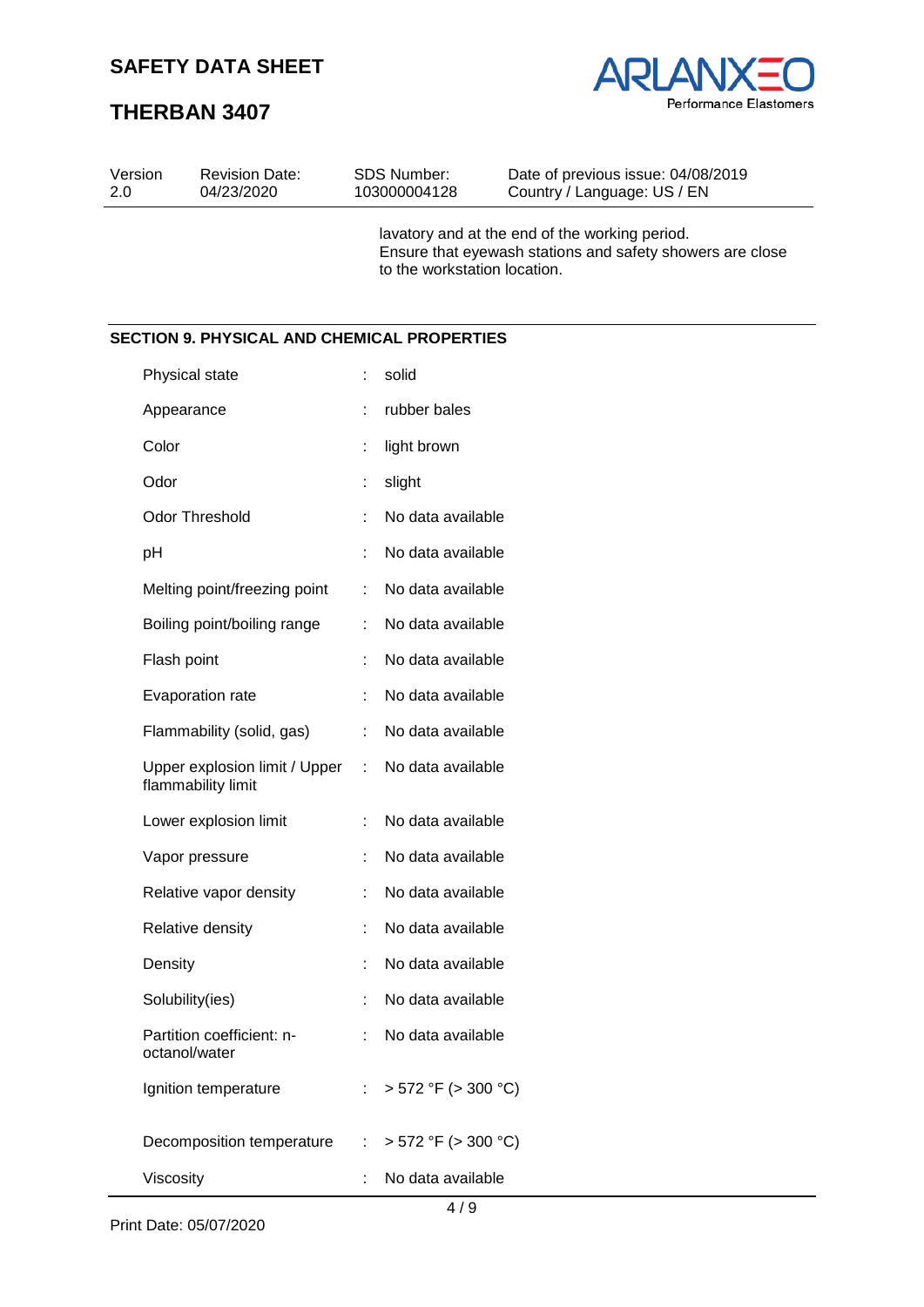# **THERBAN 3407**



| Version<br>2.0                               | <b>Revision Date:</b><br>04/23/2020 | <b>SDS Number:</b><br>103000004128 | Date of previous issue: 04/08/2019<br>Country / Language: US / EN |  |  |
|----------------------------------------------|-------------------------------------|------------------------------------|-------------------------------------------------------------------|--|--|
| <b>Explosive properties</b>                  |                                     | No data available                  |                                                                   |  |  |
| Oxidizing properties                         |                                     | No data available                  |                                                                   |  |  |
| <b>SECTION 10. STABILITY AND REACTIVITY</b>  |                                     |                                    |                                                                   |  |  |
| $D_{\mathcal{O}}$ $\sim$ $\sim$ $i$ $\cdots$ |                                     |                                    | No appoitin toot data related to repetivity ovailable for this    |  |  |

| Hozardous decempecities products                      |    |                                                                                                |  |  |
|-------------------------------------------------------|----|------------------------------------------------------------------------------------------------|--|--|
| Incompatible materials                                |    | No specific data.<br>÷.                                                                        |  |  |
| Conditions to avoid                                   | ÷. | Extremes of temperature and direct sunlight.                                                   |  |  |
| Possibility of hazardous reac- : None known.<br>tions |    |                                                                                                |  |  |
| Chemical stability                                    |    | : The product is stable.                                                                       |  |  |
| Reactivity                                            |    | The specific test data related to reactivity available for this<br>product or its ingredients. |  |  |

#### **Hazardous decomposition products**

| Thermal decomposition | : Caused by smouldering and incomplete combustion toxic      |
|-----------------------|--------------------------------------------------------------|
|                       | fumes mainly consisting of CO and CO2 may be developed.      |
|                       | Degradation products of the polymers and their additives may |
|                       | also be formed.                                              |

#### **SECTION 11. TOXICOLOGICAL INFORMATION**

The most important known symptoms and effects are described in Section 2 and/or Section 4.

#### **Information on likely routes of exposure**

Inhalation Skin contact

#### **Acute toxicity**

Not classified based on available information.

#### **Product:**

Acute oral toxicity : LD50 (Rat): > 5,000 mg/kg

#### **Skin corrosion/irritation**

Not classified based on available information.

#### **Serious eye damage/eye irritation**

Not classified based on available information.

#### **Respiratory or skin sensitization**

#### **Skin sensitization**

Not classified based on available information.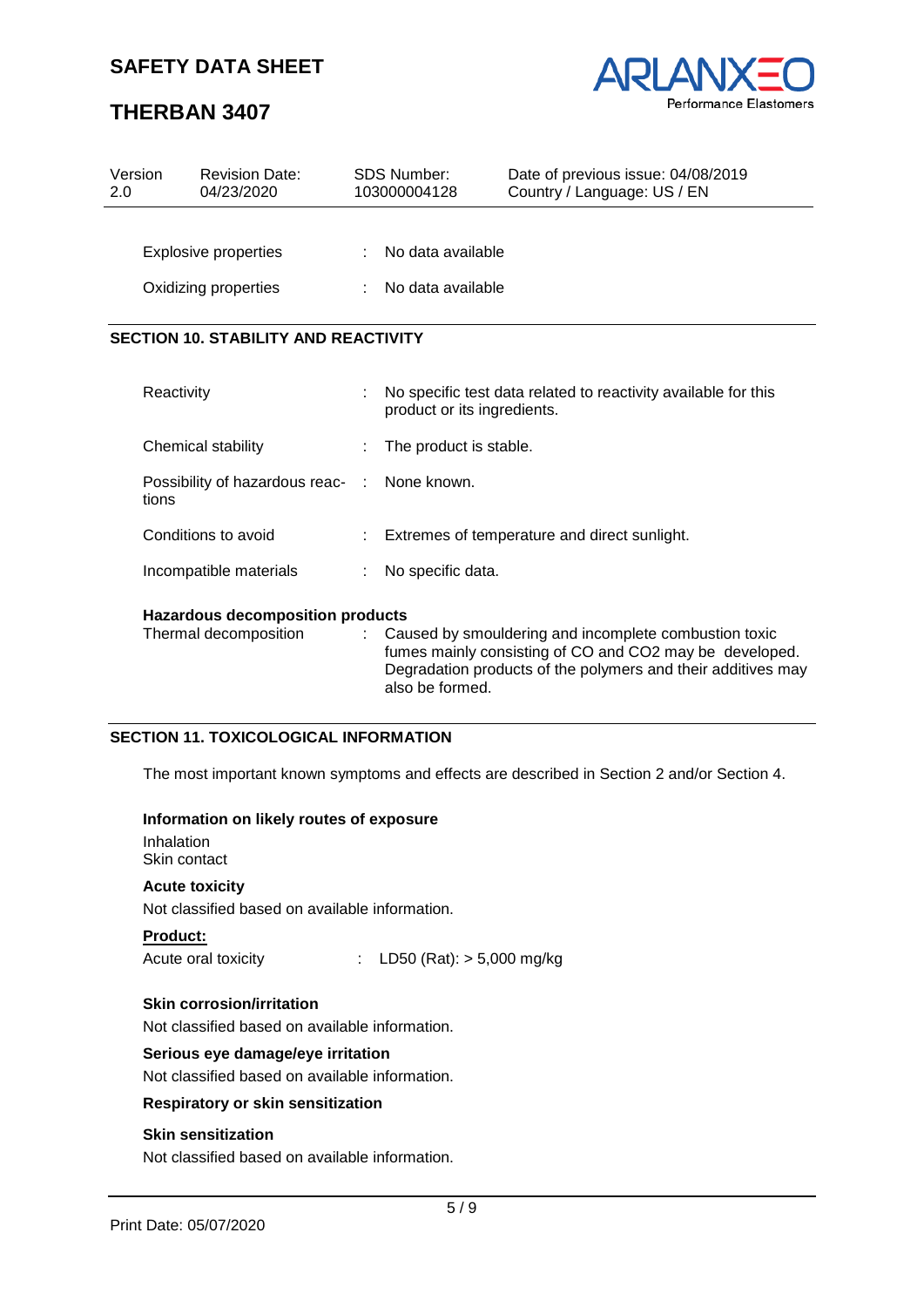# **THERBAN 3407**



| Version<br>2.0  |                                  | <b>Revision Date:</b><br>04/23/2020            | <b>SDS Number:</b><br>103000004128                                                                                          | Date of previous issue: 04/08/2019<br>Country / Language: US / EN                                                                   |  |
|-----------------|----------------------------------|------------------------------------------------|-----------------------------------------------------------------------------------------------------------------------------|-------------------------------------------------------------------------------------------------------------------------------------|--|
|                 | <b>Respiratory sensitization</b> |                                                |                                                                                                                             |                                                                                                                                     |  |
|                 |                                  | Not classified based on available information. |                                                                                                                             |                                                                                                                                     |  |
|                 |                                  | <b>Germ cell mutagenicity</b>                  |                                                                                                                             |                                                                                                                                     |  |
|                 |                                  | Not classified based on available information. |                                                                                                                             |                                                                                                                                     |  |
| Carcinogenicity |                                  |                                                |                                                                                                                             |                                                                                                                                     |  |
|                 | <b>IARC</b>                      | Not classified based on available information. | human carcinogen by IARC.                                                                                                   | No ingredient of this product present at levels greater than or<br>equal to 0.1% is identified as probable, possible or confirmed   |  |
|                 | <b>OSHA</b>                      |                                                | No component of this product present at levels greater than or<br>equal to 0.1% is on OSHA's list of regulated carcinogens. |                                                                                                                                     |  |
|                 | <b>NTP</b>                       |                                                | by NTP.                                                                                                                     | No ingredient of this product present at levels greater than or<br>equal to 0.1% is identified as a known or anticipated carcinogen |  |

#### **Reproductive toxicity**

Not classified based on available information.

#### **STOT-single exposure**

Not classified based on available information.

#### **STOT-repeated exposure**

Not classified based on available information.

#### **Aspiration toxicity**

Not classified based on available information.

#### **Further information**

#### **Product:**

Remarks: Under the recommended processing conditions small amounts of emitted substance (e.g. residual monomers, residual solvents, decomposition products) may be discharged. According to our experience and information the product has no harmful effects on health if properly handled.

The substance(s) listed in Chapter 3 is/are encapsulated in this preparation in a polymer and is/are therefore not bioavailable.

#### **SECTION 12. ECOLOGICAL INFORMATION**

#### **Ecotoxicity**

No data available

#### **Persistence and degradability**

No data available

# **Bioaccumulative potential**

No data available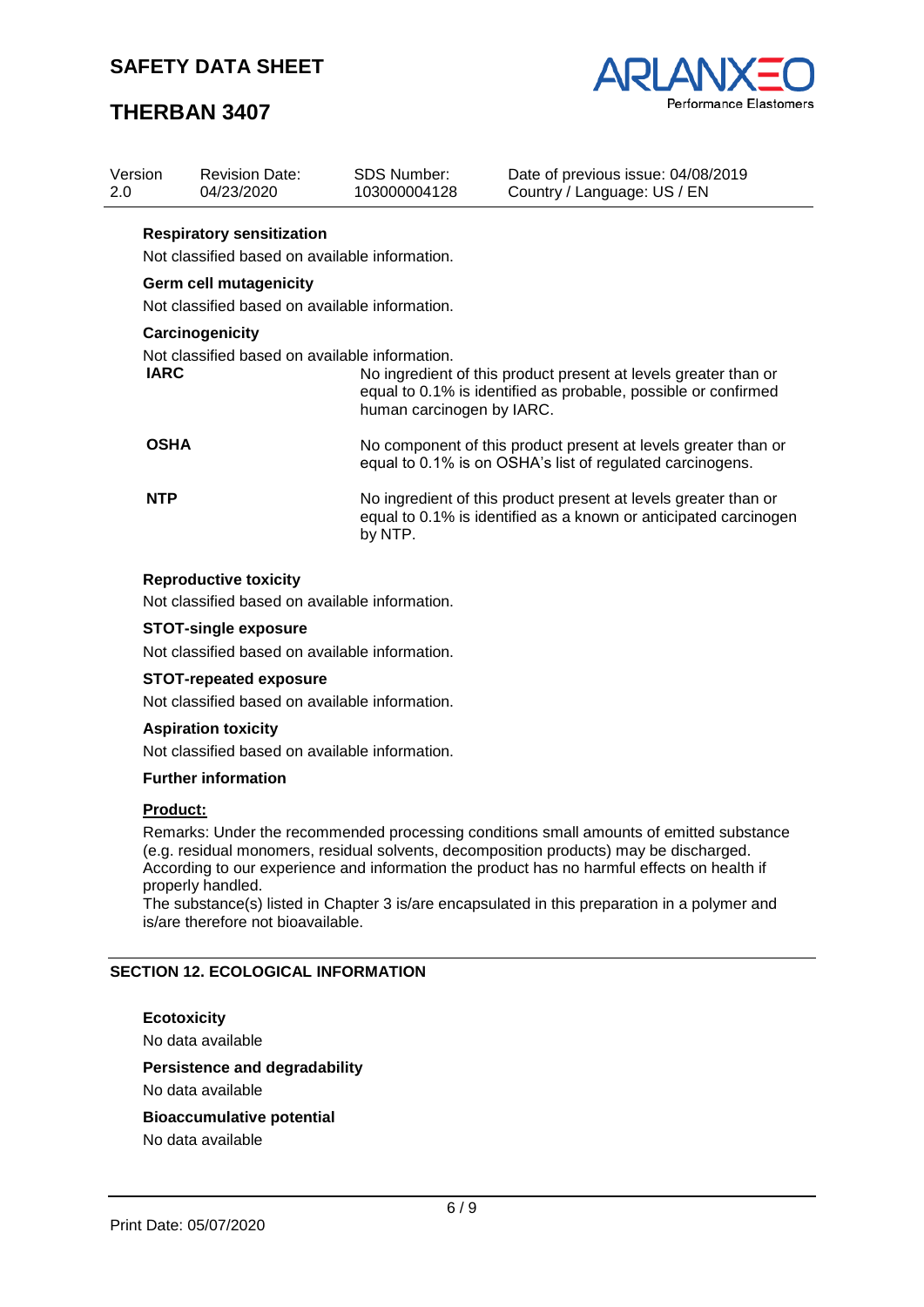# **THERBAN 3407**



| Version<br>2.0     | <b>Revision Date:</b><br>04/23/2020                                   |  | <b>SDS Number:</b><br>103000004128                                                                                                                                                                                                                                                                                                                                                       | Date of previous issue: 04/08/2019<br>Country / Language: US / EN                                                                                                                                                                                                                                                                                                                                                                                   |  |
|--------------------|-----------------------------------------------------------------------|--|------------------------------------------------------------------------------------------------------------------------------------------------------------------------------------------------------------------------------------------------------------------------------------------------------------------------------------------------------------------------------------------|-----------------------------------------------------------------------------------------------------------------------------------------------------------------------------------------------------------------------------------------------------------------------------------------------------------------------------------------------------------------------------------------------------------------------------------------------------|--|
|                    | <b>Mobility in soil</b><br>No data available                          |  |                                                                                                                                                                                                                                                                                                                                                                                          |                                                                                                                                                                                                                                                                                                                                                                                                                                                     |  |
|                    | Other adverse effects                                                 |  |                                                                                                                                                                                                                                                                                                                                                                                          |                                                                                                                                                                                                                                                                                                                                                                                                                                                     |  |
| Product:<br>mation | Additional ecological infor-                                          |  | is not readily biodegradable.                                                                                                                                                                                                                                                                                                                                                            | The product is practically insoluble in water. In view of its con-<br>sistency and insolubility in water, no ecological problems are<br>to be expected if the product is properly handled. This product                                                                                                                                                                                                                                             |  |
|                    | <b>SECTION 13. DISPOSAL CONSIDERATIONS</b>                            |  |                                                                                                                                                                                                                                                                                                                                                                                          |                                                                                                                                                                                                                                                                                                                                                                                                                                                     |  |
|                    | RCRA - Resource Conserva-<br>tion and Recovery Authoriza-<br>tion Act |  | If discarded in its purchased form, this product would not be a<br>hazardous waste either by listing or by characteristic. Howev-<br>er, under RCRA, it is the responsibility of the product user to<br>determine at the time of disposal, whether a material contain-<br>ing the product or derived from the product should be classi-<br>fied as a hazardous waste. (40 CFR 261.20-24) |                                                                                                                                                                                                                                                                                                                                                                                                                                                     |  |
|                    | Disposal methods                                                      |  | wherever possible.<br>way.<br>tions for product.<br>soil, waterways, drains and sewers.                                                                                                                                                                                                                                                                                                  | The generation of waste should be avoided or minimized<br>Waste disposal should be in accordance with existing federal,<br>state, provincial and/or local environmental controls.<br>This material and its container must be disposed of in a safe<br>Empty containers retain product residue; observe all precau-<br>Avoid dispersal of spilled material and runoff and contact with<br>Empty containers should be taken to an approved waste han- |  |

dling site for recycling or disposal.

#### **SECTION 14. TRANSPORT INFORMATION**

#### **Domestic regulation**

**DOT**

Not regulated as a dangerous good

#### **International Regulations**

**IATA-DGR** Not regulated as a dangerous good

## **IMDG-Code**

Not regulated as a dangerous good

## **Transport in bulk according to Annex II of MARPOL 73/78 and the IBC Code**

Not applicable for product as supplied.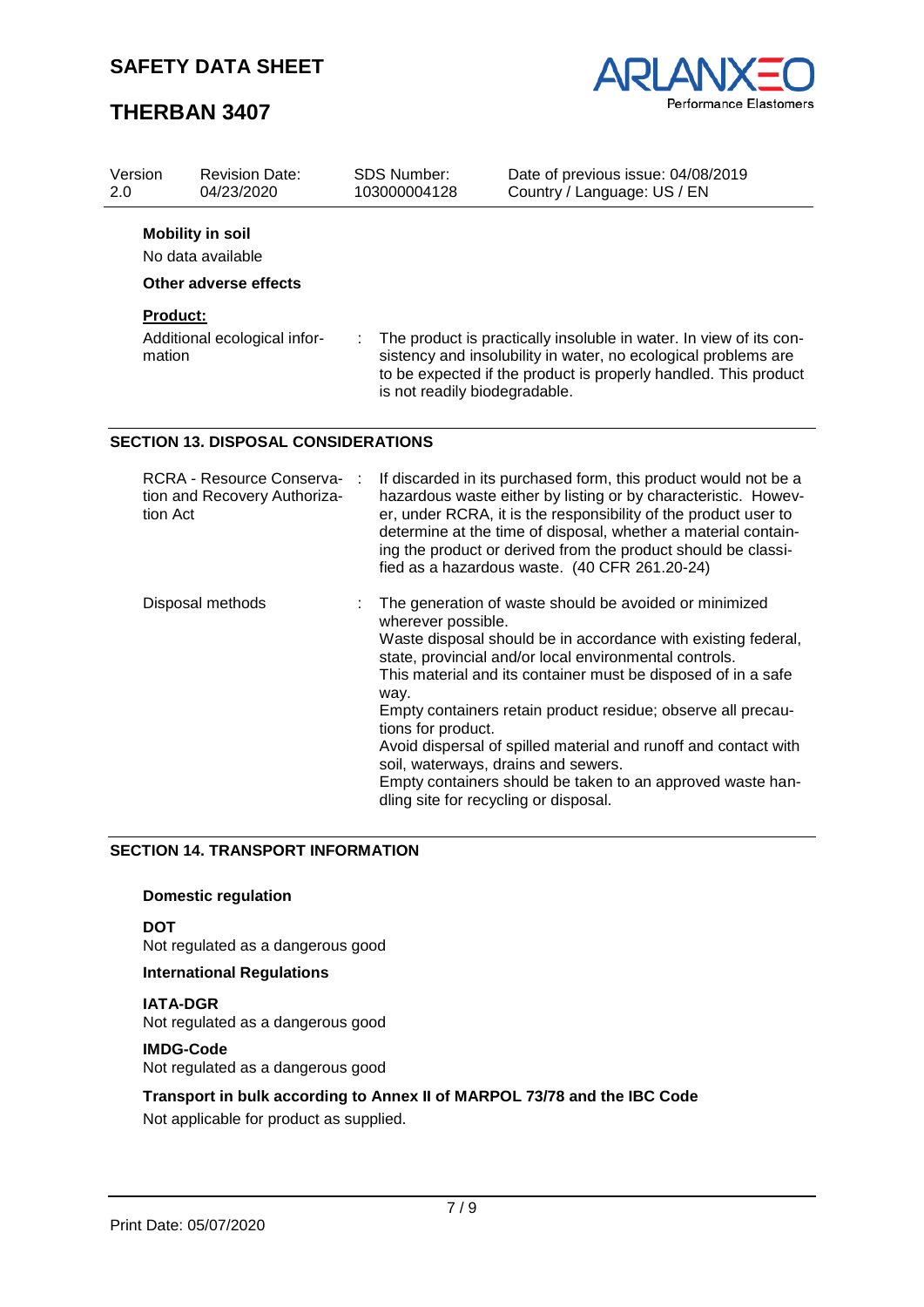

## **THERBAN 3407**

| Version | <b>Revision Date:</b> | SDS Number:  | Date of previous issue: 04/08/2019 |
|---------|-----------------------|--------------|------------------------------------|
| 2.0     | 04/23/2020            | 103000004128 | Country / Language: US / EN        |

#### **SECTION 15. REGULATORY INFORMATION**

#### **CERCLA**

None

#### **SARA 302 Extremely Hazardous Substances Threshold Planning Quantity**

This material does not contain any components with a section 302 EHS TPQ.

**SARA 311/312 Hazards** : No SARA Hazards

#### **SARA 313**

This material does not contain any chemical components with known CAS numbers that exceed the threshold (De Minimis) reporting levels established by SARA Title III, Section 313.

#### **US State Regulations**

#### **Massachusetts Right To Know**

| Acrylonitrile<br>buta-1,3-diene                             | 107-13-1<br>106-99-0 |  |  |  |
|-------------------------------------------------------------|----------------------|--|--|--|
| Pennsylvania Right To Know                                  |                      |  |  |  |
| Polymer of acrylonitrile / buta-1,3-<br>diene(hydrogenated) | 88254-10-8           |  |  |  |
| Monochlorobenzene                                           | 108-90-7             |  |  |  |
|                                                             |                      |  |  |  |

#### **California Prop. 65**

WARNING: This product can expose you to chemicals including Acrylonitrile, buta-1,3-diene, which is/are known to the State of California to cause cancer and birth defects or other reproductive harm. For more information go to www.P65Warnings.ca.gov.

Any chemical(s) listed above which do not appear elsewhere on this SDS are contained in this product at concentrations below 0.1%.

#### **TSCA inventory**

TSCA : On TSCA Inventory

#### **TSCA list**

No substances are subject to a Significant New Use Rule.

No substances are subject to TSCA 12(b) export notification requirements.